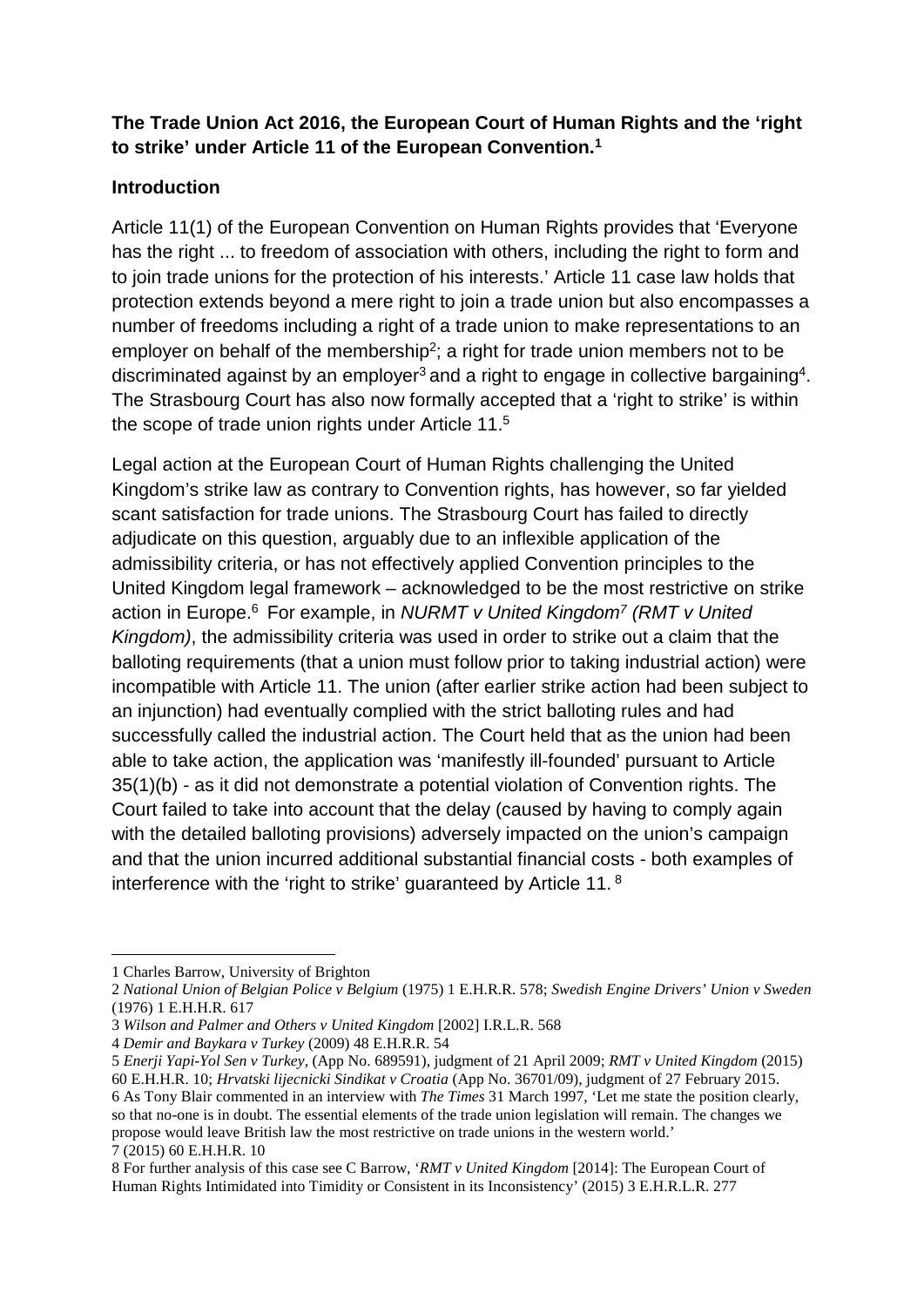A failure to comply with procedural criteria was also the cause of rejected applications in *Roffey v United Kingdom*<sup>9</sup> and *Prison Officers' Association and others v United Kingdom (POA v United Kingdom)*. <sup>10</sup> In *POA v United Kingdom* a claim that an outright ban on strike action by prison officers' was in breach of Article 11 was rejected on the basis that a similar complaint had been submitted in 2004 by the POA to the International Labour Organisation's (ILO) Freedom of Association Committee alleging the ban was a breach of ILO Convention 87. Article 35(2)(b) of the European Convention provides that an application to the European Court that is substantially the same as an earlier claim submitted to a different competent judicial international body for adjudication is inadmissible unless there is new relevant information – such as where there are new parties affected by the restriction. The complaint failed on these grounds even though the new applicants were not parties to the original ILO application and were directly affected by the measure as individual union members and employees. The Strasbourg Court took the view that, as they were also local (unpaid) officials, they were sufficiently closely associated with the earlier proceedings through their trade union links – despite the fact that the ILO action was of a purely collective nature, taken solely by the union many years earlier.11

In *Roffey v United Kingdom12* the union initiated industrial action in April 2010. The employers responded by penalising those on strike with a loss of non-contractual discretionary travel privileges. The union lodged a claim in December 2010 that the state's failure to provide a remedy for the imposition of sanctions short of dismissal (the loss of travel benefits) during an industrial dispute constituted an unjustified violation of Article 11.The European Court found the application inadmissible on the grounds that the application was out of time – it was made after the 6 month time limit contained in Article 34(1) - which runs from when the date of the interference with Convention rights occurred. The Strasbourg Court determined that this was from the date when the applicants were informed of the withdrawal of their travel benefits, in April 2010, at the beginning of the main industrial action. The Court failed to take into account that the violation was not a one off event but a continuing interference, with the travel benefits not being restored until after the settlement of the dispute in July 2011. 13

 $\overline{\phantom{a}}$ 9 *Roffey v United Kingdom* (App No. 1278/11), decision of 21 May 2013.

<sup>10</sup> *POA v United Kingdom* (App No. 5925/11), decision of 21 May 2013.

<sup>10</sup> It was also arguable that the ILO's Freedom of Association Committee was not a competent judicial body for these purposes (relating to an application of Article  $35(2)(b)$ ) as its decisions were unenforceable and not binding on state actors.

<sup>12</sup> *Roffey v United Kingdom* (App No. 1278/11, decision of 21 May 2013.

<sup>13</sup> The application in *Brough v United Kingdom*, (App No. 52962/11), decision of 30 August 2016 - alleging that the lack of statutory protection for those workers 'blacklisted' by employers was a violation of Article 11 was also declared inadmissible as 'out of time' even though the applicant had sought to exhaust his domestic remedies during the relevant time frame.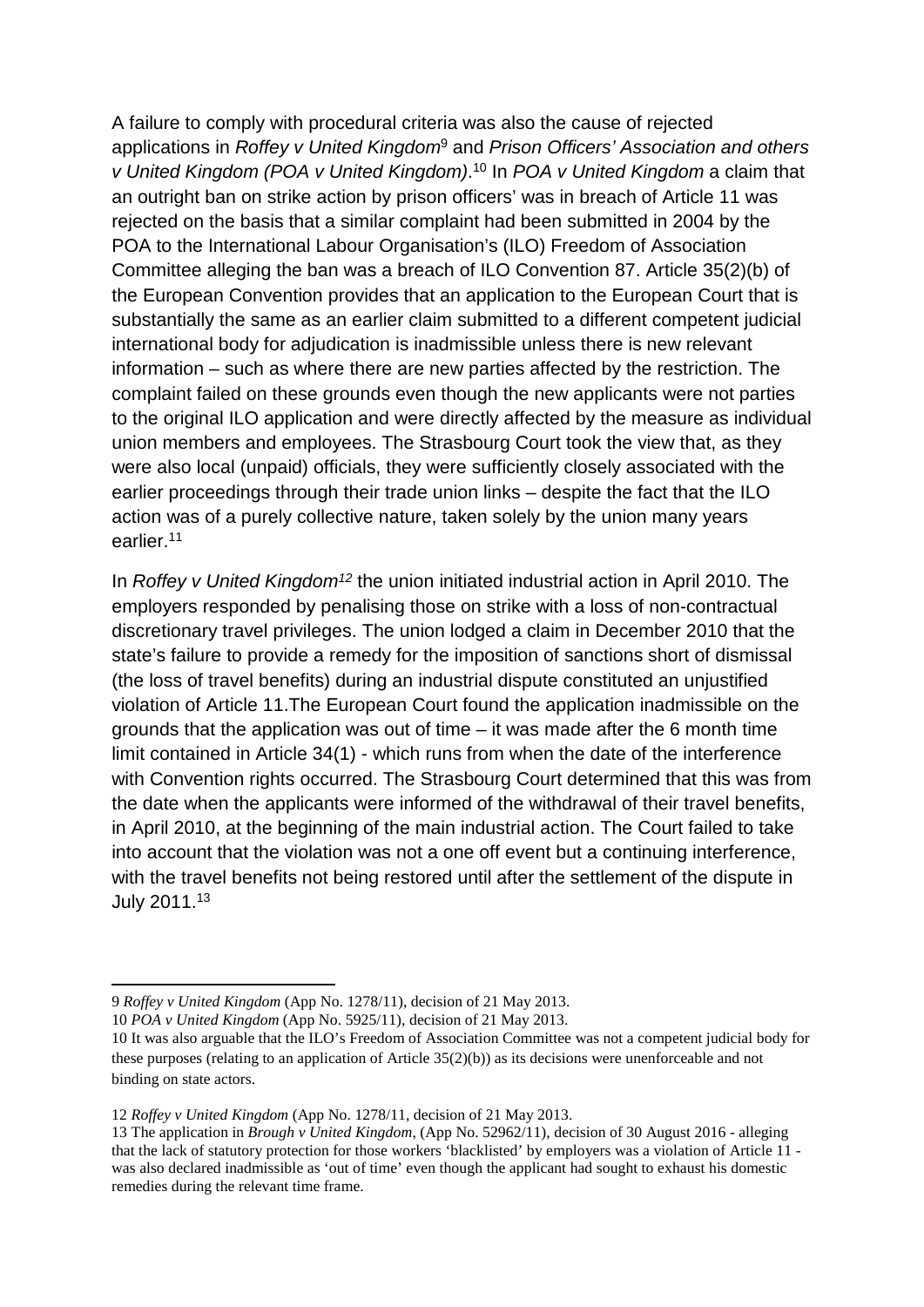Where an application overcomes these procedural hurdles the European Court has not always applied Convention principles consistently to *prima facie* evidence of violations of Article 11. In *RMT v United Kingdom14* the Court had declared that although Article 11 did encompass a right to strike, an absolute ban on secondary action was within the state's 'margin of appreciation' and therefore a 'proportionate' restriction even though there was little evidence to justify such an extensive ban and it was not in conformity with European labour standards or with instruments of relevant international labour law. <sup>15</sup>

This rather sorry recent record of Strasbourg adjudication on United Kingdom strike law has emboldened the Conservative administration to argue that the additional limitations on industrial action introduced by the Trade Union Act 2016 are in full compliance with Convention standards. <sup>16</sup> This statute further complicates the balloting procedure a union must undertake prior to taking strike action by, for example, introducing new stringent turnout requirements and by imposing additional restrictions on peaceful picketing; all provisions that are, *prima facie,* in violation of Article 11(1). Under Article 11(2) the 'right to strike' may be restricted where it is "... necessary in a democratic society ... for the protection of the rights and freedoms of others'. The terminology '...necessary in a democratic society' has been interpreted to imply that intervention can only be permitted under Article 11(2) if it meets a "pressing social need" – which involves a balancing of competing interests and an examination as to whether the state's intervention goes no further than is necessary to meet that need – i.e. it is a proportionate response to the legitimate objective pursued.17 This test is met if the new restrictions are a balanced, measured and proportionate means of securing the policy objectives behind the legislation. As the provisions of the Trade Union Act 2016 plainly interfere with a trade union's right to take industrial action under Article 11(1), it is arguable that significant reasons would therefore need to be established to justify these measures.

#### **The picketing provisions.**

1

An enduring feature of strike action is that those who are engaged in such action will seek to persuade others to support them or join them so as to enhance the effectiveness of the strike. As picketing inevitably conflicts with the interests of other

<sup>14</sup> *RMT* v *United Kingdom* (2015) 60 E.H.H.R. 10

<sup>15</sup> See also *Unite v United Kingdom*, (App No. 65397/13), decision of 26 May 2016. This case concerned the abolition of the Agricultural Wages Board that promoted and supported collective bargaining in the agricultural sector. The application was struck out as inadmissible on the grounds that abolition did not prevent the union from exercising its right to engage in voluntary collective bargaining - even though the relevant employers had steadfastly refused to do so.

<sup>16</sup> *The Trade Union Bill: European Convention on Human Rights Memorandum*, (BIS/15/415, July 2015), at pp.4-7

<sup>17</sup> On the interpretation of the expression 'necessary in a democratic society' in the industrial context see *Wilson and Palmer v United Kingdom* [2002] I.R.L.R. 586 and *ASLEF v United Kingdom* [2007] I.R.L.R. 361.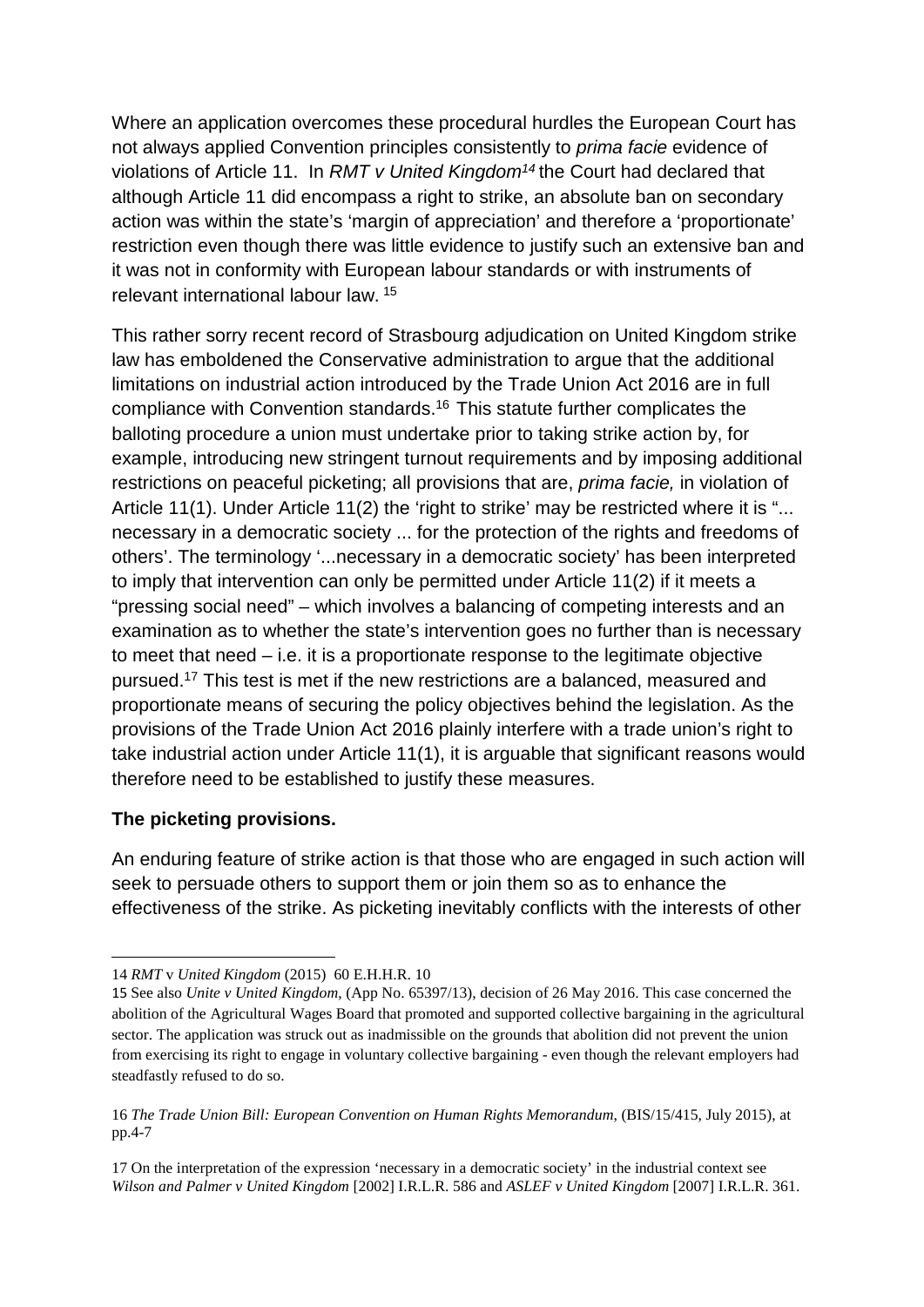parties (such as employers, working employees, and where there is disruption to public order, members of the public) picketing has always been subject to control by the criminal and civil law. Criminal charges can be brought against pickets, for example, relating to obstruction of the highway or offences under the Public Order Act 1986 (relating to disorder on a picket) or under s 241 Trade Union and Labour Relations Consolidation Act 1992 (TULR(C)A 1992) (relating to intimidation and other miscellaneous offences). Civil liability may follow where the pickets are trespassing or committing a nuisance. The undue application of existing criminal and civil restrictions may well have implications for compliance with the requirements of Article 10 (on freedom of speech) as well as Article 11 of the Convention.<sup>18</sup>

Of particular relevance to industrial action is the tort of inducing breach of contract, which occurs when picketing successfully discourages workers from attending their place of work in breach of their employment contract. Picketing may also interfere with commercial contracts, where, for example, lorry drivers' are persuaded not to deliver to the employer; resulting in a breach of a commercial contract of supply between the supplier of goods and the employer who is the target of the action. Trade unions and individual pickets only have immunity from these civil actions if they comply with the conditions outlined in s.220 TULR(C)A 1992 – that the picketing relates to a 'trade dispute' and the pickets attend 'at or near' their workplace in order to peacefully communicate or obtain information or persuade others not to work.

Section 10 of the Trade Union Act 2016 strengthens these conditions by inserting a new s.220A into the 1992 Act, introducing several new provisions pickets and unions must meet before the immunity applies. A union must now appoint a 'picket supervisor<sup>'19</sup> who has responsibility for managing the picket line; with the functions of the supervisor outlined in the re-issued Picketing Code of Practice. <sup>20</sup> The union must take reasonable steps to ensure the police are informed of the supervisor's name and contact details and location of the picket line.<sup>21</sup> The picket supervisor (who must be an official or member of the union) should be present at the picket line or be readily contactable by the police or union to attend the picket at short notice and be in possession of a letter from the union confirming that the picketing is approved by the union.22 A picket supervisor is under a duty to show the relevant employer or their agent the letter on request 'as soon as reasonably practicable'.<sup>23</sup> When

 $\overline{\phantom{a}}$ 

<sup>18</sup> An analysis as to what extent the picketing sanctions are in breach of Article 10 goes beyond the scope of this article.

<sup>19</sup> S 220A(2)(3)

<sup>20</sup> The Department for Business, Energy and Industrial Strategy, *Code of Practice on Picketing* (March 2017), at  $[58] - [61]$ 

<sup>21</sup> TULR(C)A 1992 s 220A(4)

<sup>22</sup> TULR(C)A 1992 s 220A(5)(7)

<sup>23</sup> TULR(C)A 1992 s 220A(6)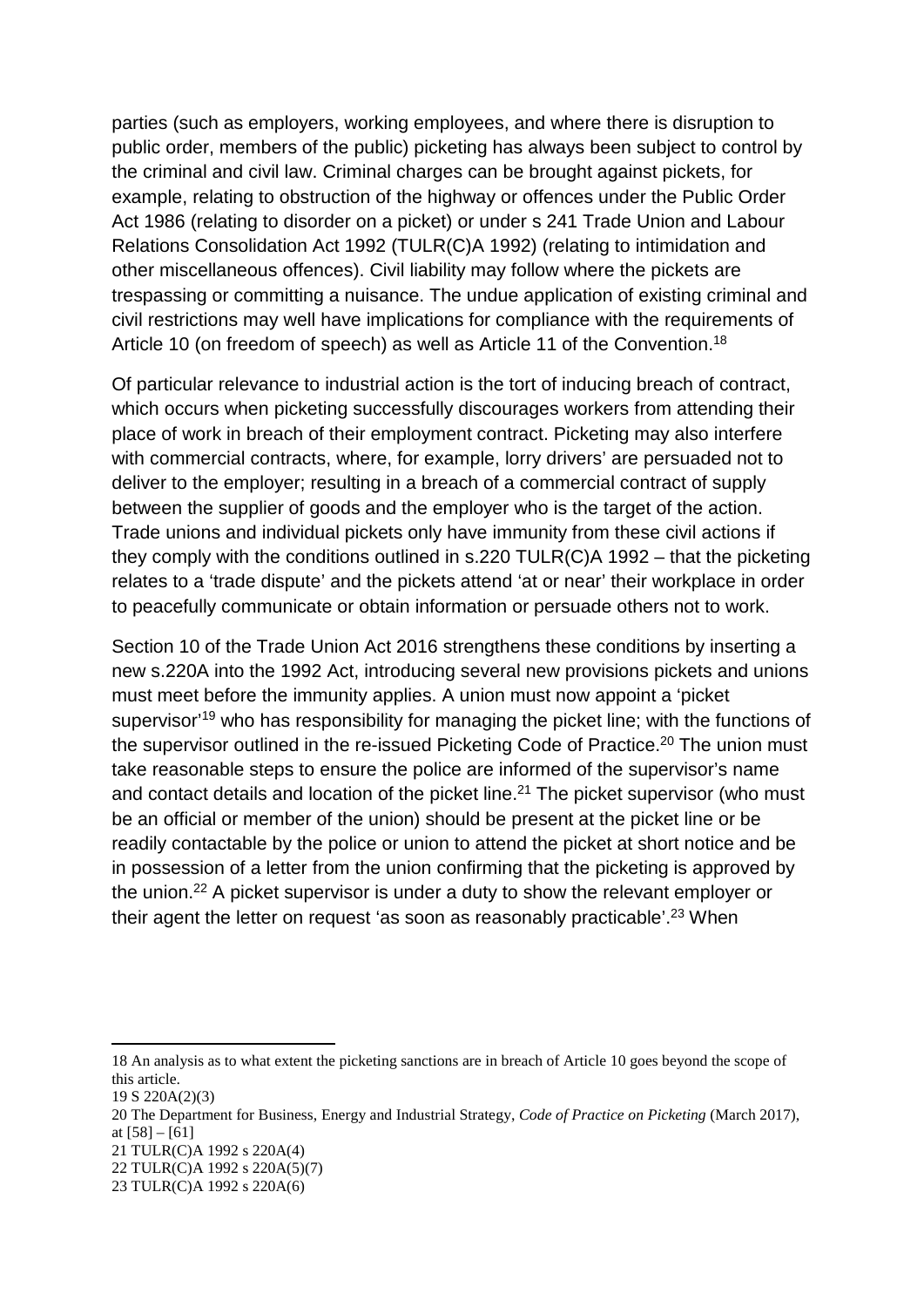attending the picket the supervisor must wear 'something' (such as a badge or armband) so that they are readily identifiable.<sup>24</sup>

Should there be a failure to comply with any of these conditions then the protection of the immunities against tort action, for the union and for individual pickets, will be withdrawn. Thus, for example, if a picket supervisor is not available or if the letter of authorisation has been mislaid, or if the picket supervisor has forgotten to wear the 'official' armband, the picket will be deemed to be automatically unlawful. The legal consequences of which is an injunction being granted to stop the picketing and a subsequent damages claim. Some of the conditions may be particularly difficult for unions to follow – the larger the workplace and the greater the number of entrances and exits the more supervisors will be required. It is highly unlikely that any union could meet such demands solely through their full time officials. In such circumstances a union may need to recruit ordinary members who, if they are not familiar with the law and the Code of Practice and are not able to be present or to be nearby at all times, may well inadvertently violate the provisions of the statute. It is clear that the new conditions constrain the freedom of workers and trade unions to organise and participate in peaceful picketing and the likely impact of these new rules will be further injunctions being granted for relatively trivial reasons.

In order to ascertain if these provisions are in violation of Article 11(2) safeguards the question to be addressed is – are they a balanced, measured and proportionate means of securing the government's objectives? The underlying policy objectives (identified in the Consultation papers published prior to the passage of the statute through Parliament) make it clear that the picket supervisors' role is to encourage responsible behaviour on the picket line and deter intimidatory and violent conduct in order to safeguard the rights of workers, management and members of the public.<sup>25</sup> Yet, there is little substantive evidence of disorderly picketing,<sup>26</sup> there is already a whole range of criminal and civil law actions available to the state or the employer to control unruly picketing and, as noted earlier, picketing has to be peaceful for a union to enjoy the benefit of the immunities. Academic research has also demonstrated

<sup>24</sup> TULR(C)A 1992 s 220A(8). Originally the Government proposed to legislate in order to limit general protests associated with strike action. The consultation document (Department for Business Innovation and Skills*: Consultation on Tackling Intimidation of Non-Striking Workers,* (BIS 15/415, July 2015), pp.10-12 contained proposals to require trade unions to publish a plan of intended action in advance of any protest, to limit their use of social media, to inform the Certification Officer of the picketing and protest activity and the creation of a new criminal offence of intimidation. After widespread criticism this attempt at even tighter statutory control was abandoned.

<sup>25</sup> Department of Business, Innovation and Skills: *Consultation on Tackling Intimidation of Non-Striking Workers* (BIS 15/415, July 2015) at [15]-[18]

<sup>26</sup> The Consultation paper (Department for Business, Innovation and Skills: *Consultation on Tackling Intimidation of Non-Striking Workers* (BIS 15/415, July 2015), pp. 4-5 cited allegations made in the *The Carr Report: The Report of the Independent Review of the Law Governing Industrial Disputes*, 15 Oct 2014, commissioned by the prime minister to investigate allegations of intimidation during picketing activities at the Grangemouth industrial dispute. The authors of the review themselves admitted there was little empirical evidence for these assertions, apart from anecdotal unsubstantiated commentary.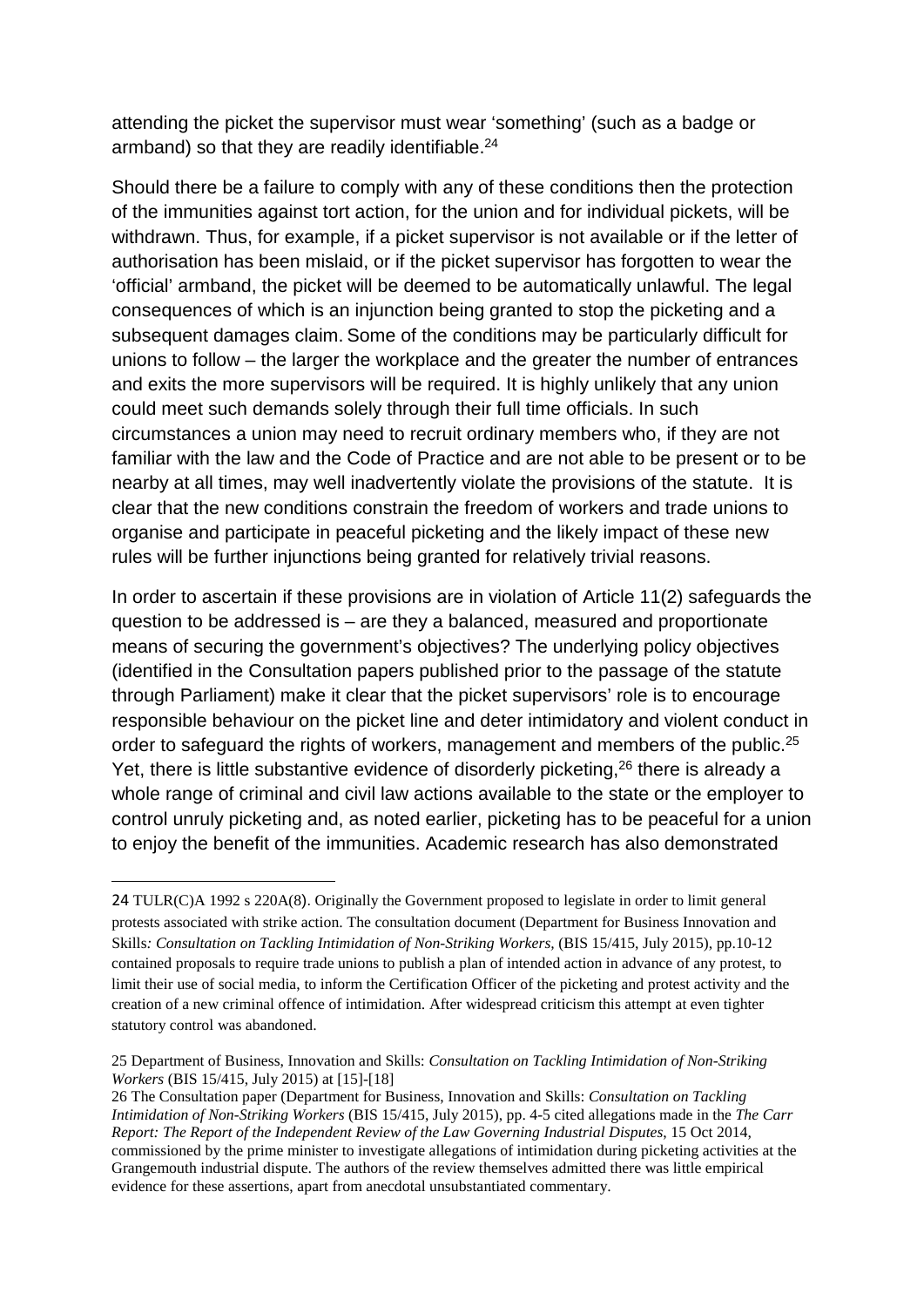there is little need for this level of control. Over a 10 year period from 2005 to 2015, only 5 applications were made for injunctions in relation to breaches of the picketing provisions of s 220 TULR(C)A 1992.<sup>27</sup>

It is clear that the Government has not balanced the rights of both parties when introducing these restrictions; the protection of the immunities will be withdrawn no matter how minor the breach and without regard to whether the employer has suffered economic injury or been prejudiced in any way. The consequences for trade unions and their members, however, is not just the inability to picket but also that individual pickets will also lose their protection from unfair dismissal.<sup>28</sup> These harsh penalties for a failure of complying with an organisational regulation (such as forgetting to wear an armband or misplacing a letter of authorisation) offend against the notion of 'proportionality' inherent in the requirements of Article 11(2) and Strasbourg case law.

One aspect of the proportionality test outlined in Strasbourg case law is whether the domestic law is consistent with the requirements of relevant international law and contemporary European practice. Legislation that is in violation of international and European standards cannot be said to be 'proportionate'. <sup>29</sup> The International Labour Organisation (ILO) and European Social Charter (ESC) supervisory bodies recognise that the right to picket is an inherent part of the 'right to strike' and any unreasonable interference is a violation of ILO Convention 87, Article 3 and ESC Article 6(4).<sup>30</sup> As the new restrictions impose disproportionate and discriminatory obligations on trade unions and extensive regulation of picketing it is unlikely that these provisions will be in compliance with ILO and ESC standards.

As there is no clear 'pressing social need' for these new restrictions; as they are disproportionate; and as there has been no attempt to balance the interests of the relevant parties it is doubtful the government could establish a justification for these picketing initiatives. These provisions will simply hinder the organisation of legitimate picketing by trade unions and furnish employers with further opportunities to limit picketing in industrial disputes. In short, the picketing requirements in the Trade

29 For example, in coming to the conclusion that restrictions on collective bargaining were disproportionate the Grand Chamber in *Demir and Baykara v Turkey* (2009) 48 E.H.R.R. 54 made specific reference to ILO Convention 98 (On the Right to Organise and to Bargain Collectively) and 151 (On the Right to Organise in

Public Service) and Article 6 of the Council of Europe's 1961 Social Charter. In *Hrvatski Lijecnicki Sindikat v Crotia* (App. No.36701/09), judgment of 27 February 2015 the court held that a prohibition on strike action by the Croatian medical union in support of collective bargaining was a violation of Article 11. In particular Judge Pinto De Albuquerque confirmed that instruments of international law must be taken into account when assessing proportionality.

**<sup>.</sup>** 27 G. Gall, Injunctions as a Legal Weapon in Collective Industrial Disputes in Britain 2005-2014 (2016) 54 BJIR 187

<sup>28</sup> If there is a breach of s.220A, picketing will not be 'protected industrial action' for the purposes of a claim for unfair dismissal under s 238A TULR(C)A 1992

<sup>30</sup> See the Digest of Decisions and Principles of the *Freedom of Association Committee of the Governing Body of the ILO*, (2006) at [651]; On ESC Article 6(4) see *European Trade Union Confederation v Belgium,* 13 Sept 2011 at [29]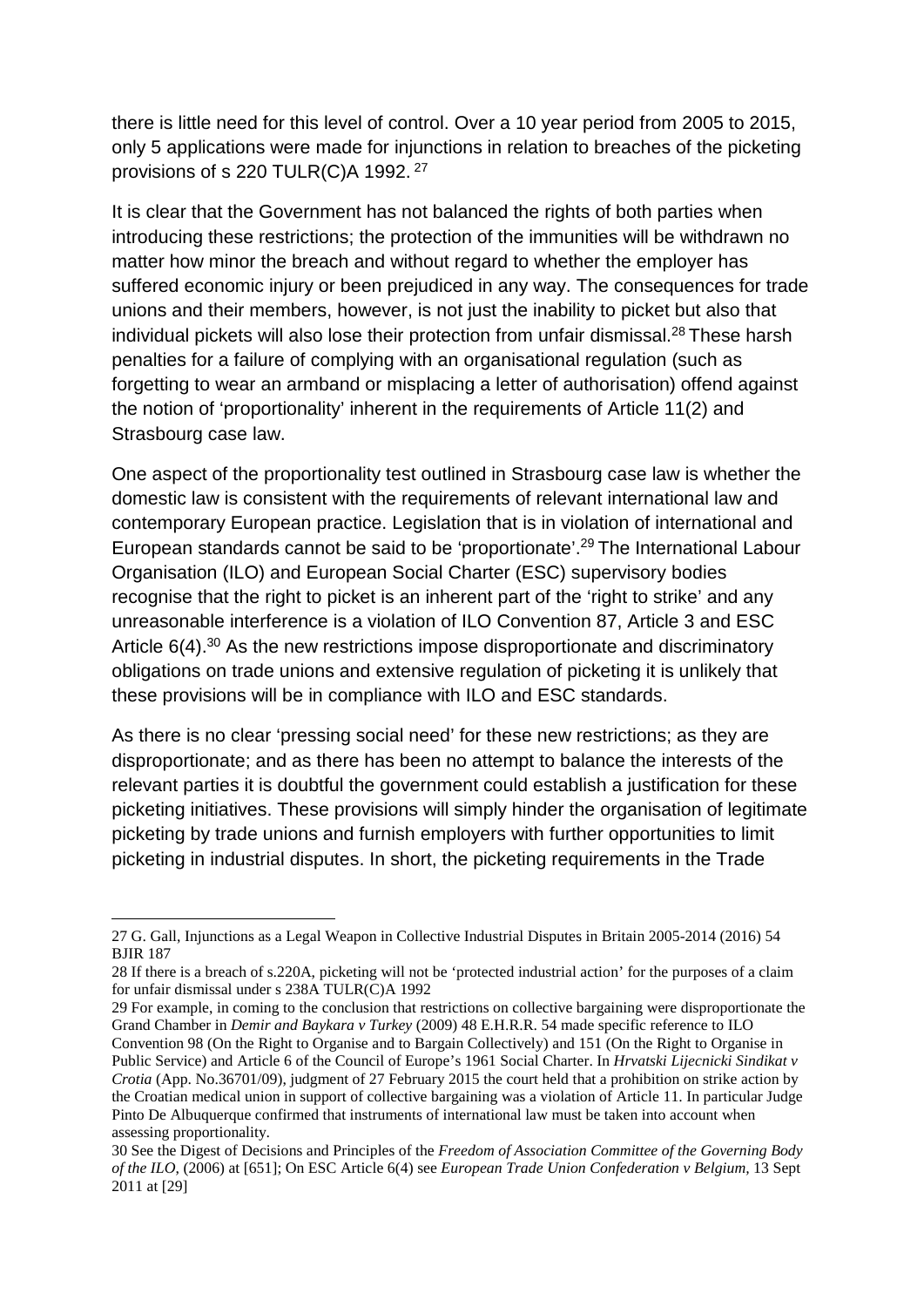Union Act 2016, by imposing this level of state supervision of picketing without appropriate justification are likely to be in violation of Article 11.

# **The balloting provisions.**

**.** 

A trade union when taking lawful industrial action has to comply with existing detailed and complex procedures relating to the conduct and organisation of an industrial action ballot and to the content of any subsequent strike notice.<sup>31</sup> Without full compliance with all the balloting procedures any strike is unlawful and an injunction may be granted prohibiting the industrial action. The provisions of the Trade Union Act 2016 builds on this existing structure of regulation. Section 2 of the Trade Union Act (inserting a new s.226(2)(a)(iia) into the TULR(C)A 1992) introduces a new minimum turnout requirement when a trade union is balloting for industrial action. At least 50% of union members eligible to vote must participate in the ballot, and of those that participate, a majority of those voting support the call for action. The Government's view is that this would enhance the democratic process; that it will ensure that '... industrial action has democratic support and legitimacy within the relevant workforce<sup>'32</sup> and '... avoid great disruption on very old ballots secured by low turnouts'.33

In the United Kingdom, across all national and municipal elections, an accepted principle is that a simple majority of those who voted is sufficient for a democratic mandate. The Government has, however, persistently refused, despite requests from trade unions, to countenance a switch from inefficient postal ballots (that historically produce low turnouts) to secure workplace ballots or electronic balloting – both systems that would be far more likely to yield higher levels of member participation and so guarantee a more democratic decision than an arbitrary minimum turnout condition that will, in practice, be very difficult to achieve. <sup>34</sup> This failure to introduce alternative and less restrictive voting methods has implications for the issue of proportionality as other methods of fulfilling the aim of strengthening the democratic legitimacy of a ballot could have been applied.<sup>35</sup>

Research has demonstrated that this new provision will have a very serious impact on the ability of trade unions to take action in support of collective bargaining – an essential element of trade union rights under Article 11. In the period of investigation,

<sup>31</sup> The laws regulating the conduct and organisation of industrial action ballots were originally developed in the Trade Union Act 1984, the Employment Act 1988 and the Trade Union Reform and Employment Rights Act 1993. These provisions and the limited reforms of 1999 and 2004 were consolidated into the Trade Union and Labour Relations (Consolidation) Act 1992 (TULR(C)A 1992).

<sup>32</sup> *The Trade Union Bill: European Convention on Human Rights Memorandum*, (BIS/15/415, July 2015), p. 4 33 Trade Union Bill Deb 15 October, col 162, per Nick Boles

<sup>34</sup> The power to introduce new forms of voting for strike ballots have been available since 2004 through s.54 Employment Act 2004.

<sup>35</sup> The Strasbourg court in *Glor v Switzerland,* (App No. 13444/04), judgment of 30 April 2009 and in *Nada v Switzerland* [2012] E.C.H.R. 169 noted that a relevant consideration in determining whether a restraint is proportionate is whether there are less restrictive methods of fulfilling the aim of the measure under examination.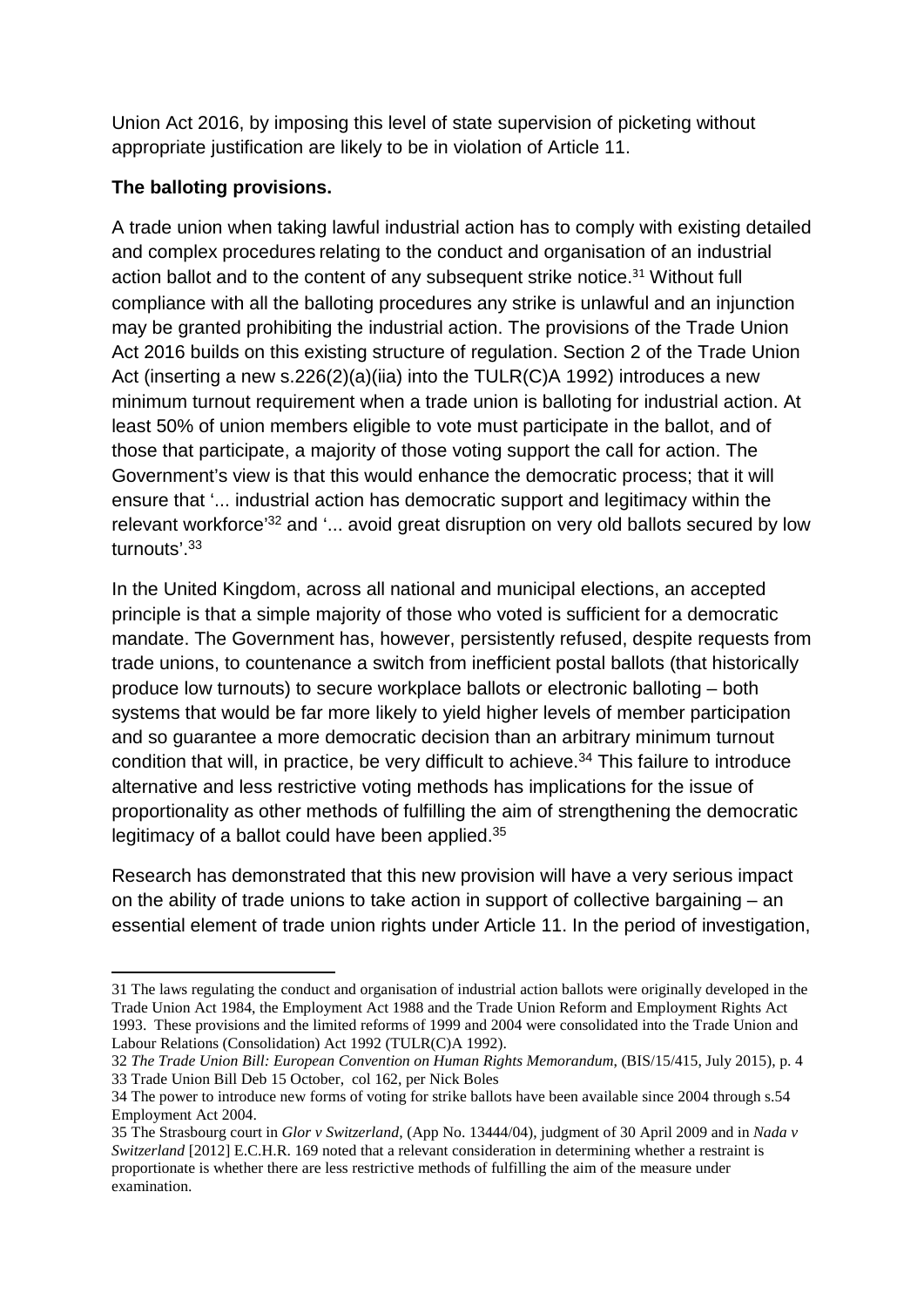between 1997 and 2015, if the 50% criteria was in place, only 85 out of 158 strike ballots would have reached this threshold – a total of 3.3 million workers would have been denied the opportunity to take strike action.<sup>36</sup> The Government's own analysts have predicted a 65% reduction in industrial action stoppages.<sup>37</sup> This provision satisfies the stated objective of ensuring that industrial action has a very high level of democratic validity - nevertheless, in the context of its effect on trade union ability to defend the legitimate interests of their membership, it is doubtful whether this can be justified as a sufficiently balanced and proportionate constraint, particularly as alternative and less damaging voting methods could have been applied to meet the objective of strengthening the democratic legitimacy of the ballot.

In 'important public services' (including the fire service, education (of those under 17) and health services, and the transport, border security and nuclear decommissioning sectors<sup>38</sup>) there is an additional requirement that industrial action will require the support of at least 40% of those entitled to vote.<sup>39</sup> A simple majority (that satisfies the new 50% participation threshold) will not be sufficient in order for action to go ahead in these particular industries and any union member who abstains or forgets to return their ballot paper will effectively be deemed to be opposing the strike.

The consequences of requiring a trade union to meet both the 50% threshold and the 40% minimum level of support for public sector disputes will have a serious impact on a trade union's capability in the public services to call for action - one of the few sectors where unions remain strong. It will compromise a trade union's ability to organise and prosecute lawful industrial action in order to protect centralised collective bargaining and weaken trade union opposition to the erosion of pay and conditions that are often the corollary to cuts in public services. The Government's justification for this measure is predominantly an argument based on the inconvenience strikes in the public sector cause to the general public. <sup>40</sup> However, it is not clear there has been any attempt to balance the competing interests as required under Strasbourg principles – a degree of disruption to the public is often unavoidable and temporary, yet the impact of enforcing these provisions on trade unions, essentially undermining a trade union's bargaining position, are potentially grave.

It is also the case that any restriction on trade unions operating in the public sector must still be justified as proportionate in the context of the facts. In *Demir and* 

<sup>36</sup> R Darlington and J Dobson, *The Conservative Government's Proposed Strike Ballot Thresholds: the Challenge to Trade Unions,* (Institute of Employment Rights, 2015) p. 27.

<sup>37</sup> Department for Business, Innovation and Skills, *Ballot Thresholds in Important Public Services Consultation Impact Assessment*, (BIS/15/4181A, July 2015) at [33]

<sup>38</sup> Section 3(2) (2D) & (2E) specifies that the details of the exact services affected will be determined by regulations through the Secretary of State's statutory instrument powers.

<sup>39</sup> Section 3 (2) (2A-2C), amending section 226 TULR(C)A 1992

<sup>40</sup> Department for Business, Innovation and Skills*, Consultation on Ballot Thresholds in Important Public Services* (BIS 16/15, July 2015) at [4]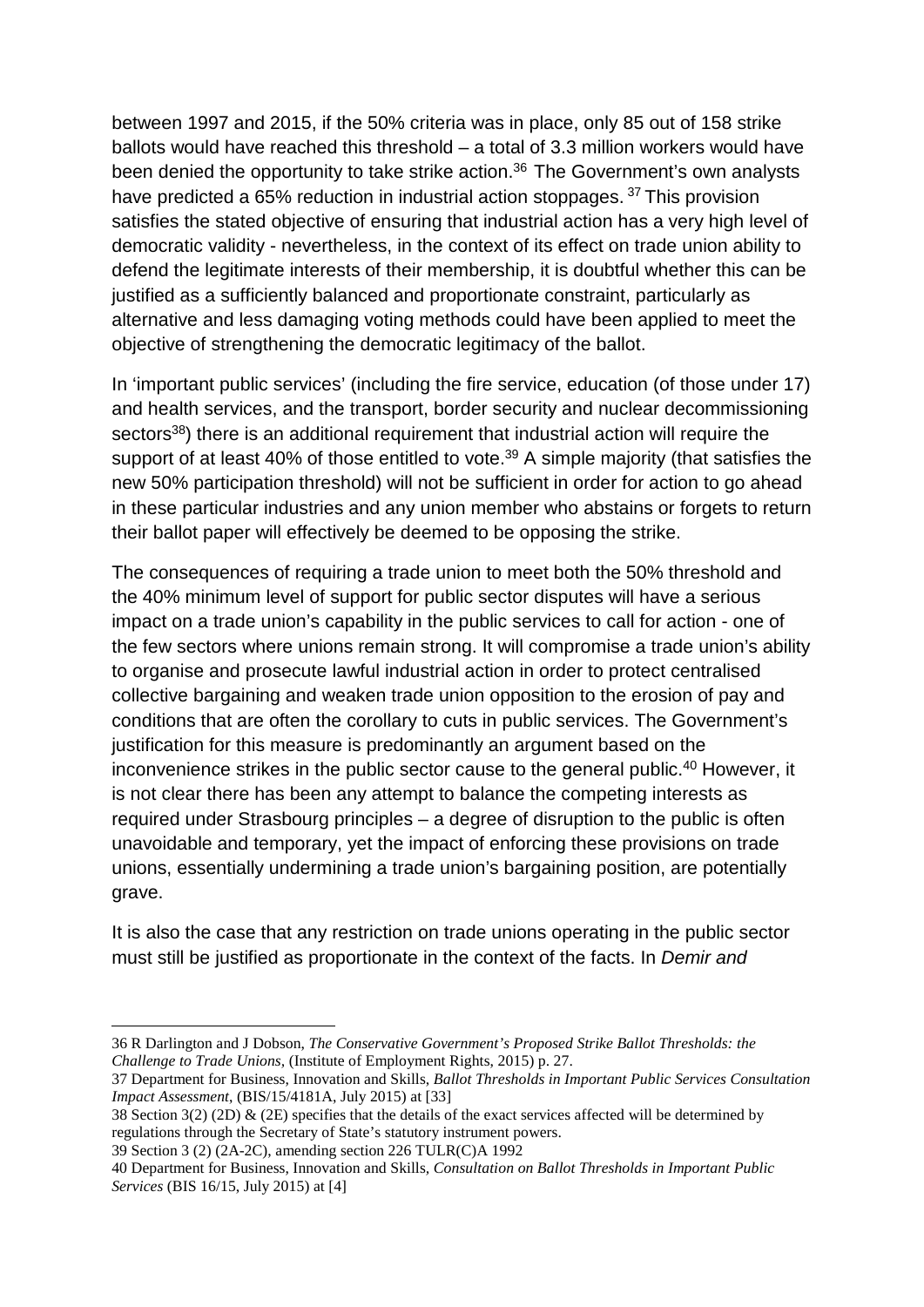*Bayakara v Turkey, <sup>41</sup>* (*Demir*) a case on restrictions on collective bargaining in the public sector, the Grand Chamber stated that such constraints on civil servants 'must not impair the very essence of the right to organise' and must ' … not be arbitrarily imposed'.42 As noted earlier, the decisions of relevant international institutions outlining minimum labour standards are also relevant when determining the legitimacy of restrictions. The ILO Freedom of Association Committee has explicitly held that the requirement that at least 50% of relevant employees in a dispute must turn out to vote in a ballot, is an 'excessive' and 'unjustified' requirement that hinders the right to strike.<sup>43</sup> The ILO Committee of Experts has also condemned a requirement that over 50% of voters must approve a strike in a ballot as an 'unreasonable' requirement and inconsistent with ILO Convention 87.44 The Government has attempted to justify the new balloting regulations in the public sector by arguing that the impact of strike action on public services justifies the additional controls.45 The ILO does permit states to introduce a higher voting threshold in very limited circumstances – where the strike action is in 'essential services'.46 The list of 'important services' in the Trade Union Act 2016 includes services (such as education and transport) that do not fall within the ILO definition of 'essential services' and therefore should not be restricted in this way.47

Article  $6(4)$  of the European Social Charter<sup>48</sup> establishes the right of workers to take collective action subject to the qualification contained in Article 31 – a restriction has to be 'necessary in a democratic society' for the 'protection of the rights and freedoms of others'.49 By reference to this test, the supervisory bodies of the European Social Charter have repeatedly been of the view that the detailed balloting requirements in UK law is not in conformity with Article 6(4) – due to their technical and complex nature.<sup>50</sup> It is therefore highly likely that the additional balloting

<sup>41</sup> *Demir* (2009) 48 E.H.R.R. 54

<sup>42</sup> *Demir* (2009) 48 E.H.H.R. at [119]. The Court has ruled on a number of occasions that disciplinary measures taken against civil servants for participating in strike action contravenes Article 11 –see *Tum Haber v Turkey* (2008) E.H.R.R.19, *Kaya & Seyhan v Turkey*, (App No. 30946) judgment of 15 Sept, 2009, *Dogan Altun v Turkey*, (App No. 7152/08), judgment of May 26 2015.

<sup>43</sup> Case 2698 (Australia) (2010).

<sup>44</sup> Case 2896 (El Salvador) (2015).

<sup>45</sup> Department for Business, Innovation and Skills*, Consultation on Ballot Thresholds in Important Public Services* (BIS/16/15, July 2015) at [4]

<sup>46</sup> These are defined by the ILO as services ' ... the interruption of which would endanger the liberty, personal safety or health of the whole or part of the people'. ILO General Survey on Freedom of Association and Collective Bargaining (1994) at [159]

<sup>47</sup> The ILO has reserved particular criticism for the inclusion of education and transport as 'important services' where this 40% threshold must be met. *Committee of Experts (on the Application of Conventions and Recommendations)* Annual Report (2016) p. 153

<sup>48</sup> The Charter is part of the same human rights structure as the Convention; deriving from the same parent body – the Council of Europe.

<sup>49</sup> Identical to the test outlined in Article 11(2).

<sup>50</sup> See the Committee of Experts Reports *Conclusions* XV-1 (2000) p.637; XVI-1 (2002) p.688; XV11-1 (2004) p.516; XV111-1 (2006) p.509. The most recent report of the Social Rights Committee re-iterated these criticisms *Conclusions* XX-3 (2014) p.22.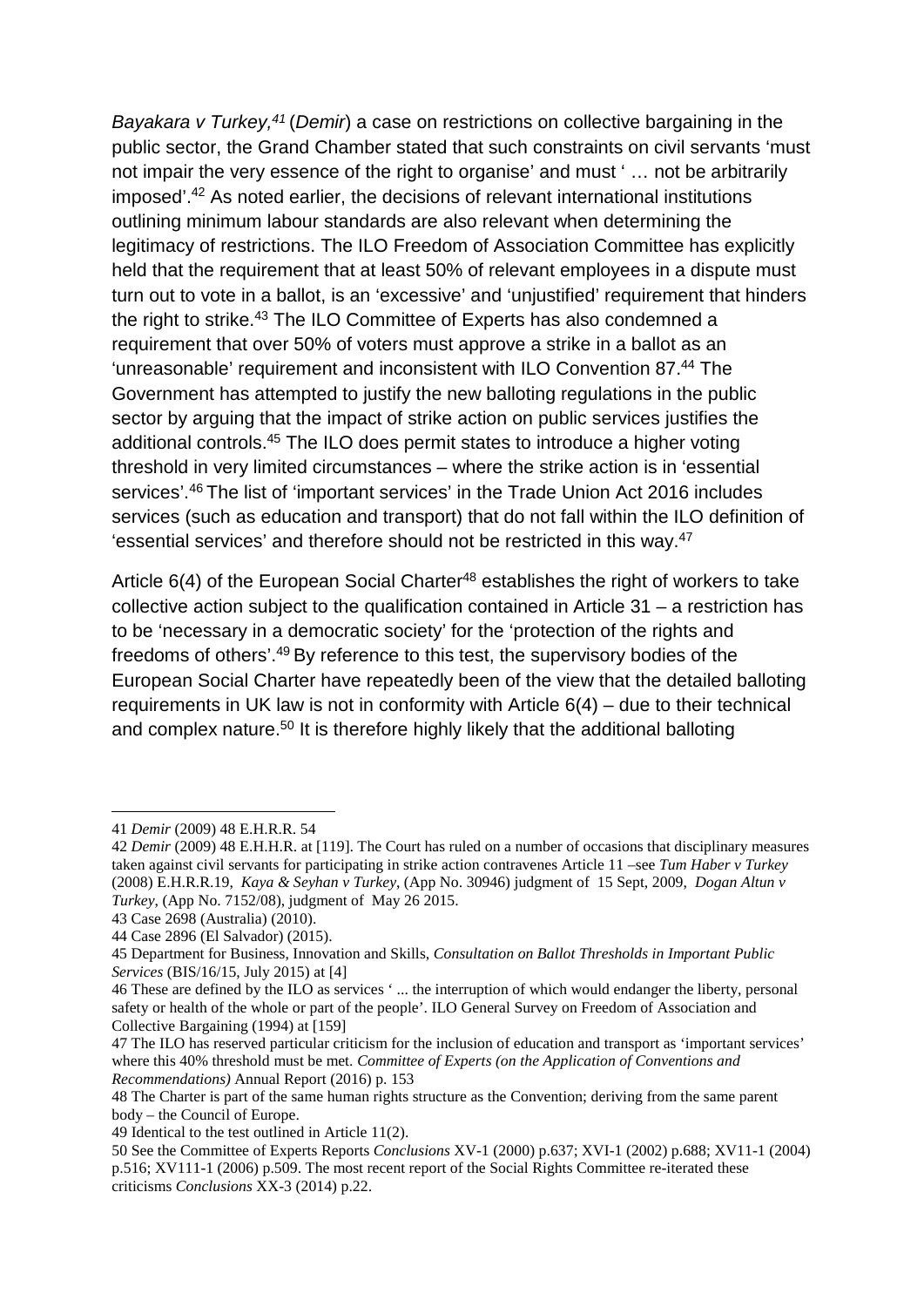provisions in the Trade Union Act will also be denounced as a violation of Article 6(4).

In addition to the threshold criteria the Trade Union Act introduces further regulation of balloting procedure. For example, section 5 (2C) and (2D) also stipulates that where unions ask for support for action short of a strike, details of the actual type of action will need to be included on the ballot paper and that the ballot paper must specify the anticipated length of the industrial action. The designated purpose of this is to enable a trade union member to make an informed decision when deciding how to vote. Employers are, however, also entitled to receive a copy of the ballot paper in advance simply for the purpose of determining whether the union has complied with these (and existing) requirements and then, where there is an error, to seek an injunction to stay industrial action. The failure of the union to meet these detailed requirements will not cause the employer any practical disadvantage or inconvenience, and as they are obligations designed to protect the interests of members, not employers, it must be questioned whether, as an unnecessary requirement, they are compliant with the principles underpinning Article 11(2).

Section 231 and 231A of the TULR(C)A 1992 already obliges trade unions to provide, to all those members entitled to vote and relevant employers, detailed information about the number of votes cast; the number who voted yes; the number voted no and the number of spoiled ballots. Section 6 of the 2016 Act (amending s.231 TULR(C)A 1992) now additionally requires trade unions to additionally specify how many members were entitled to vote and whether the new minimum thresholds have been met. A legislative requirement to inform the electorate of the result in broad terms may well be justifiable but compelling the union to inform their membership of the result of the ballot in such detail (with any failure resulting in injunctive relief) arguably goes beyond what is required to satisfy the democratic objective of the provision.

The Government's consistent argument in the consultation documentation and whilst the Bill was proceeding through its parliamentary stages was that these constraints on industrial action are necessary in order to protect businesses, the economy and to avoid undue public inconvenience. Yet, the whole purpose of industrial action is to put economic pressure on employers in order to encourage settlement of the dispute and, at times, a degree of disruption to the public is an unavoidable and natural consequence of the enforcement of this right under Article 11. Disruption to a business is not, on its own, a sufficient reason to unduly limit strike action as a trade union's right to strike and so cause economic damage – in order to protect their members' interests by forcing the employer to comply with a collective agreement – took precedence over the employer's competing right to refuse to join the employers' association and engage in collective bargaining.51 Furthermore, the argument based on the damage strike action causes to the economy and to the general public, is

1

<sup>51</sup> *Gustaffson v Sweden* (1996) 22 E.H.R.R. 409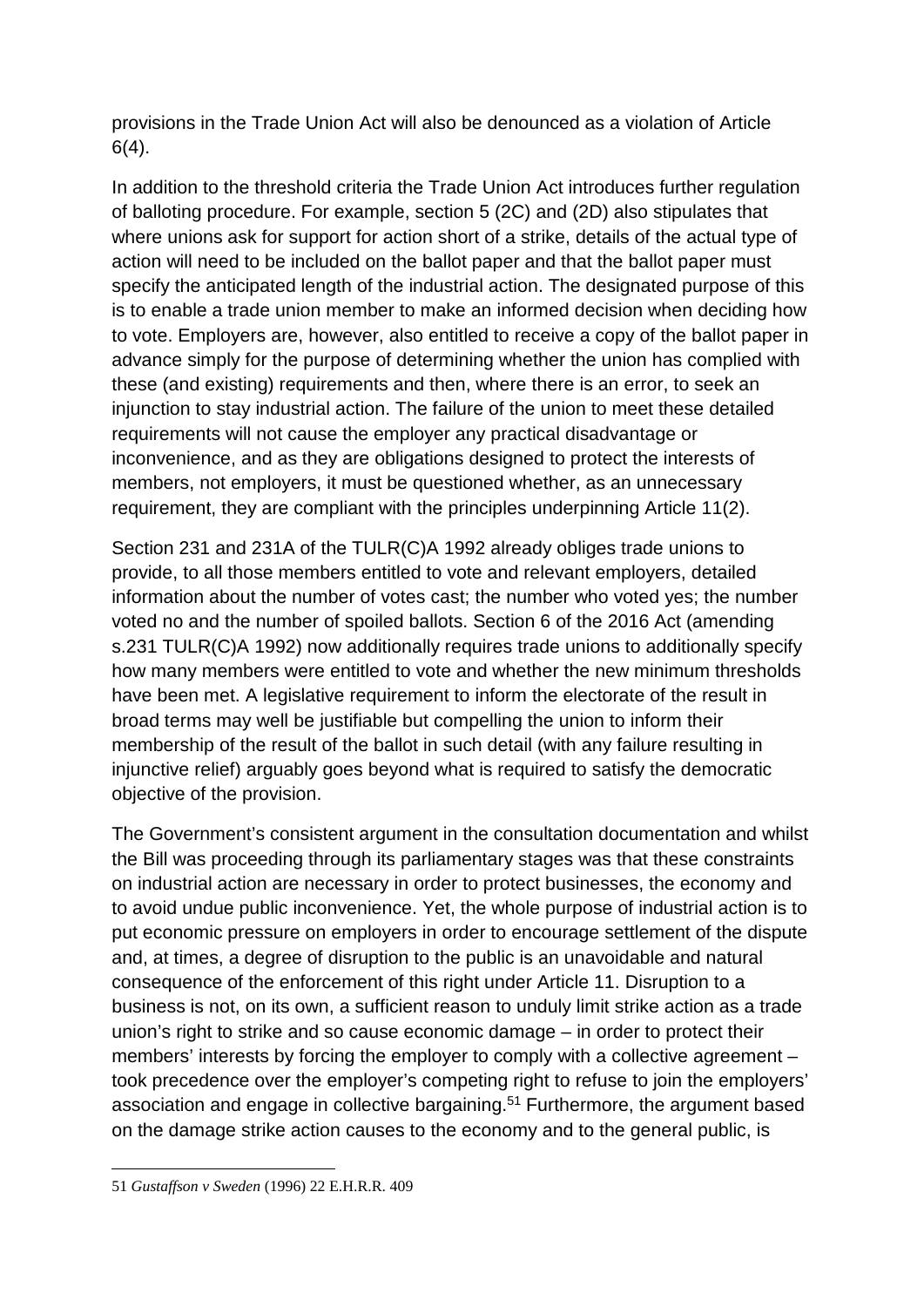itself weakened by the statistical data. Days lost for strike action has fluctuated over the past 25 years but has most recently has shown a decline – for example, from 1.04m in 2007 to 170,000 in 2015.52

#### **Conclusions**

Under Convention principles it is self-evident that a government must act in good faith when devising and implementing any restrictions on a Convention right. If the motive for restrictions impacting on a Convention right is ill-intentioned then the state will clearly be in violation of the relevant Article. The Grand Chamber in *Demir53* reiterated this point when noting that the reasons introduced by the national authorities to justify the restrictions must be ' …relevant and sufficient'.54 The succession of additional hurdles (to taking lawful industrial action) introduced by the Trade Union Act 2016 suggests that the provisions may be more motivated by an ideological hostility to the trade union movement than a genuine attempt to improve industrial relations or economic efficiency; a motivation that the Strasbourg Court should take into account when assessing the validity of the aims of the legislation.

It is also relevant to note that in *Demir55* the Grand Chamber of the European Court not only referred to international labour standards (and associated jurisprudence) when determining the extent of Article 11 rights and the disproportionality of the Turkish law but also the legal consensus amongst contracting states to the Convention. The provisions of the Trade Union Act 2016 have developed controls on picketing and balloting far beyond regulatory requirements in Europe. Some regulation over picketing and balloting is not unusual prior to industrial action, but no member of the Council of Europe regulates these industrial activities to such an extent as the United Kingdom.

For a challenge to these provisions in the Trade Union Act 2016 to succeed at Strasbourg may depend on the European Court's current attitude to the 'margin of appreciation' doctrine. In *RMT v United Kingdom56* the Strasbourg Court was willing to give the United Kingdom a wide 'margin of appreciation' (the discretion states have in determining national law in areas of political or social sensitivity) when determining that a total ban on secondary action was not in violation of Article 11. The Strasbourg Court classified secondary industrial action as an 'accessory' activity rather than a 'core' aspect of trade union freedom of association and held that if a restriction affects only an accessory aspect of trade union freedom, a wider margin

<sup>5</sup>[2http://www.ons.gov.uk/employmentandlabourmarket/peopleinwork/workplacedisputesandworkingconditions/](http://www.ons.gov.uk/employmentandlabourmarket/peopleinwork/workplacedisputesandworkingconditions/articles/labourdisputes/2015) [articles/labourdisputes/2015,](http://www.ons.gov.uk/employmentandlabourmarket/peopleinwork/workplacedisputesandworkingconditions/articles/labourdisputes/2015) accessed 19 Aug 2017

<sup>53</sup> *Demir* (2009) 48 E.H.H.R. 54

<sup>54</sup> In applying this principle the Strasbourg Court rejected the Turkish government's broad and unsubstantiated view that the ban on collective bargaining was justified in order to limit industrial disorder.

<sup>55</sup> *Demir* (2009) 48 E.H.H.R. 54

<sup>56</sup> *RMT* (2015) 60 E.H.H.R. 10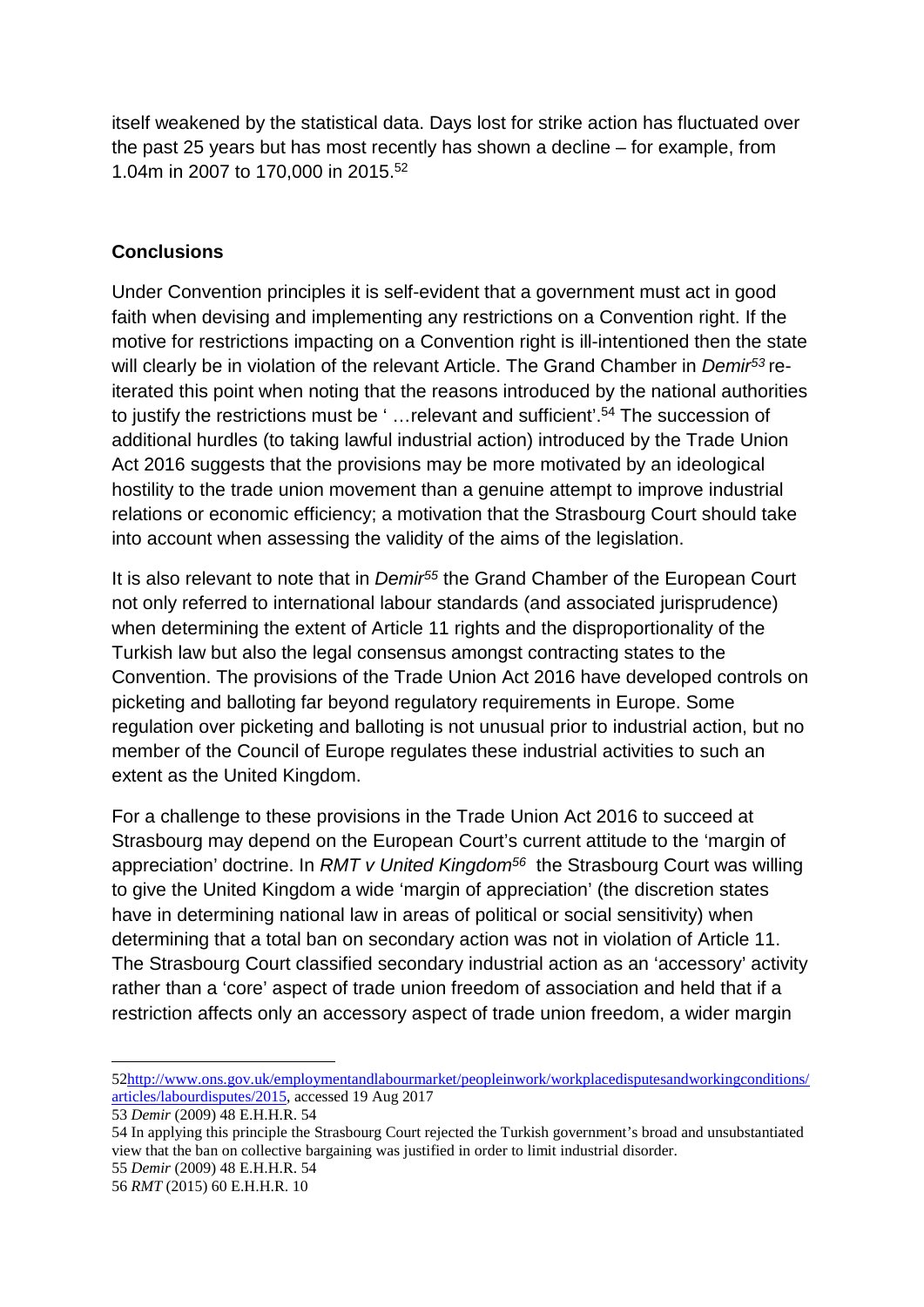of appreciation is permitted to signatory states when assessing whether the interference can be justified under Article 11(2).57 On this hierarchal classification of strike action it is arguable a 'core' trade union activity such as primary strike action and associated picketing should attract a much narrower margin of appreciation than 'accessory' secondary action.

It is undeniable, however, that the decision in *RMT v United Kingdom58* reflected a cautious attitude to the interpretation of Article 11; mirroring a recent trend across the Convention of affording states a wide margin of appreciation in 'sensitive' policy areas. <sup>59</sup> An alternative view is that the Court's ruling in *RMT v United Kingdom60* is an aberration; interrupting a more progressive line of case law that have applied Convention doctrines to labour law violations in a more consistent and purposive manner. There have been a number of decisions at Strasbourg (not involving the United Kingdom) that have endorsed the understanding in *Demir61* and *Enerji Yapi-Yol Sen v Turkey<sup>62</sup>* that strike action should be protected as an significant aspect of Article 11 and that any restrictions should therefore be construed strictly.<sup>63</sup> Furthermore, the Strasbourg Court in *Unite v United Kingdom64* referred to the Grand Chamber's judgment in *Demir65*, when confirming that the application of the 'margin of appreciation' may be restricted in appropriate circumstances. Although the Court arguably failed to apply established Convention principles to the individual facts of the case (for possible 'political' reasons, considered below) the Court did endorse the view that the breadth of the margin of appreciation depends on the nature and extent of the right and the applicable restrictions, the strength of the competing interests and the state's compliance with international instruments and the European consensus. By reference to these guidelines a contemporary challenge to the industrial action provisions of the Trade Union Act 2016 should be more likely to be successful - taking into account that the Strasbourg Court has unequivocally accepted Article 11 protects the 'right to strike', that the relevant 'margin of appreciation' should be of a limited nature and that the Trade Union Act has significantly increased the level of interference - making it more difficult for the state to justify the provisions.

One major potential obstacle to an action at Strasbourg is the claim that the European court has failed in recent years to examine cases involving the United Kingdom in a vigorous and consistent manner; aided by the absence of a system of

**.** 

59 For further discussion of this theme see M Saul 'The European Court of Human Rights' Margin of Appreciation and the Process of National Parliaments' (2015) 15 H.L.R. 745

<sup>57</sup> *RMT* (2015) 60 E.H.H.R. 10 at [87]

<sup>58</sup> *RMT* (2015) 60 E.H.H.R. 10

<sup>60</sup> *RMT* (2015) 60 E.H.H.R. 10

<sup>61</sup> *Demir* (2009) 48 E.H.H.R. 54

<sup>62</sup> *Enerji*, (App No 68959/1), judgment of 21 April 2009

<sup>63</sup> See as examples, *Cerikci v Turkey*, (App No 33322/07), judgment of 13 October 2010; *Danilenkov v Russia*, (App No 67336/01), judgment of 10 December 2009; *Veniamin v Ukraine*, (App No 48408/12), judgment of 2 January 2015

<sup>64</sup> *Unite v United Kingdom* (App No 65397/13), judgment of 3 May 2016

<sup>65</sup> *Demir* (2009) 48 E.H.H.R. 54